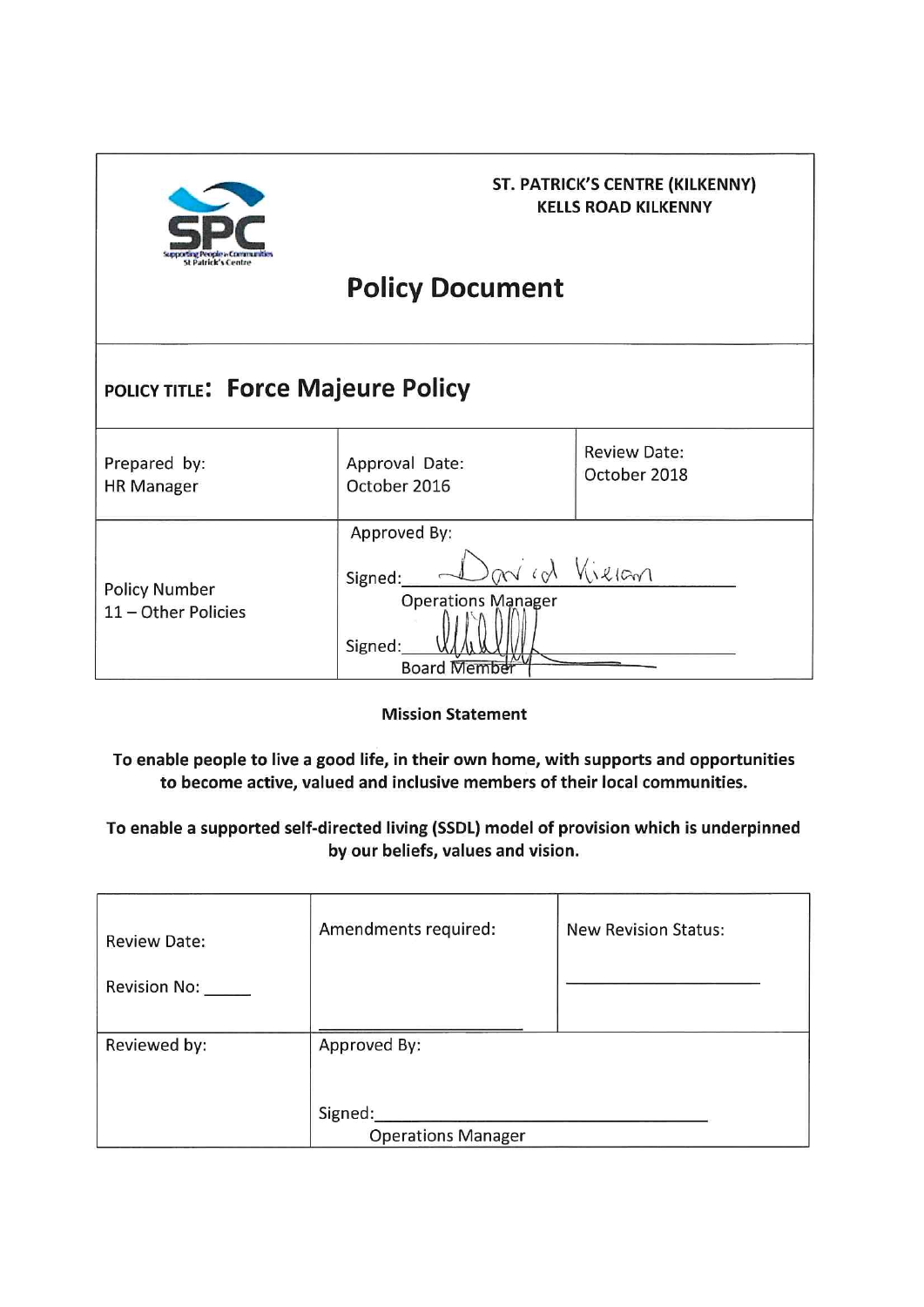**Policy Statement**: The Parental Leave Acts 1998 and 2006 include a provision for limited paid leave (force majeure leave) which enables employees to deal with immediate family emergencies.

**Scope:** This policy is relevant to all employees of St. Patrick's Centre Kilkenny.

## **Responsibilities:**

# **Responsibility of the Employee**

To abide by this policy.

# **Responsibility of Line Manager**

Line Managers have responsibility for the effective implementation of this policy and to follow up directly with employees when they are not following the policy or to refer to HR for advice.

# **Responsibility of Human Resources**

HR will support management with the implementation of this policy by providing recommendations and providing advice. HR will be responsible to ensure all staff are made aware of the Policy.

## **Policy**

Force majeure leave is short-term paid leave that employees can avail of to enable them to deal with family emergencies, resulting from the sudden injury or illness of a family member, once certain conditions have been met.

## **Entitlement**

An employee is entitled to paid leave owing to the urgent illness or injury of:

- a child (natural or adopted);
- a spouse/partner;
- a person to whom he or she is in loco parentis;
- a brother/sister;
- a parent/grandparent;
- a domestic dependent.

This entitlement applies only when the immediate presence of an employee is indispensable, at the place where the ill/injured person is located.

The entitlement to force majeure leave is limited to three (3) days in any 12 consecutive months or five days (5) in any 36 consecutive months. There is no service requirement for an employee to avail of force majeure leave.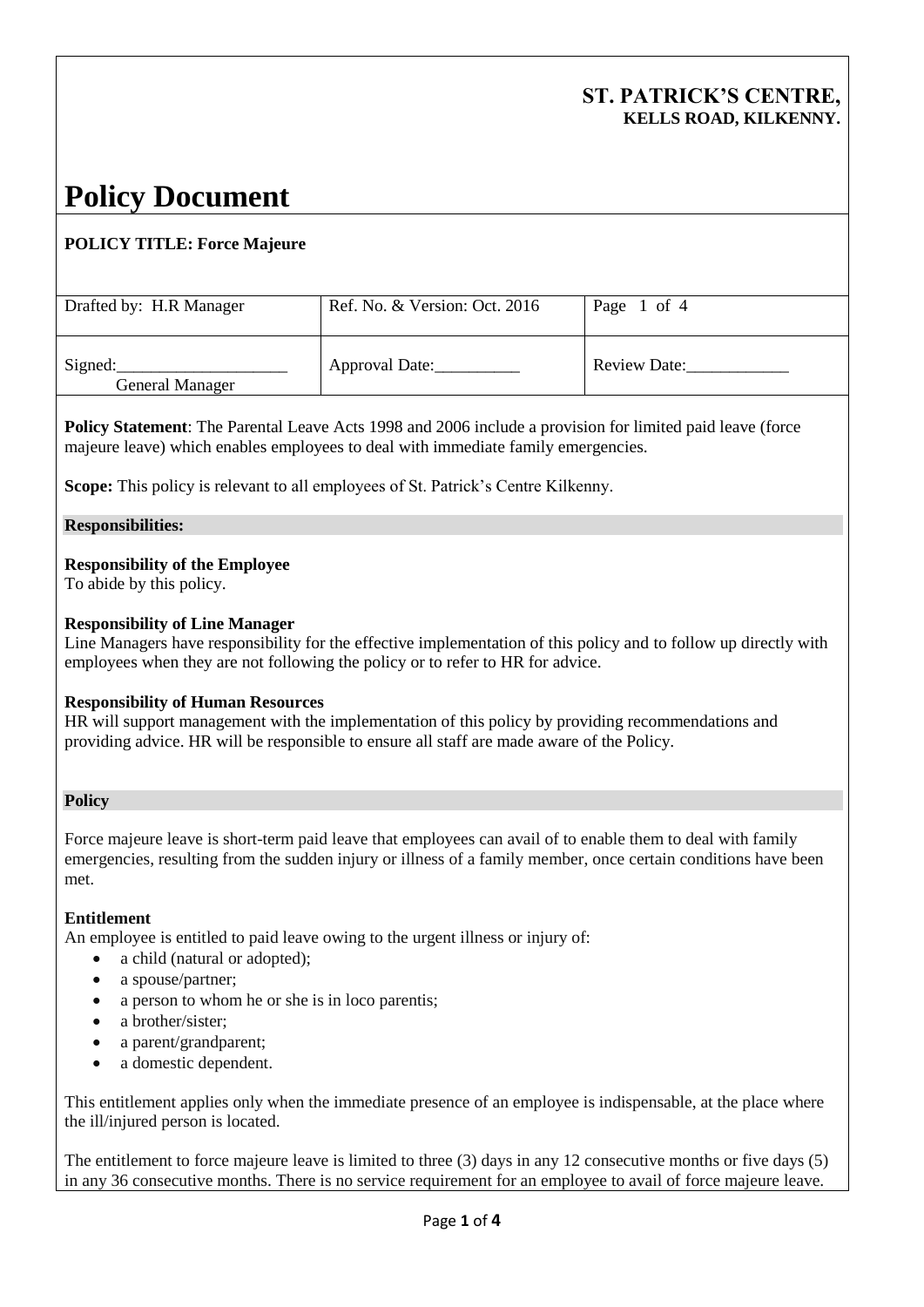#### **Applying for the leave**

Due to the nature of force majeure leave, prior notice cannot be given. However, you are required to inform the organisation as soon as possible on the first day of absence. On return to work, you will need to discuss the reasons for taking the leave. You must also complete the attached force majeure form on return to work.

Your manager will conduct a review of the application and will confirm whether or not the leave will be treated as force majeure leave.

Part days are regarded as full days for the purpose of the maximum number of days allowed.

Medical appointments for which your presence is necessary and for which you have prior knowledge will not be deemed eligible for force majeure leave.

#### **Notes on Leave**

The nature of force majeure leave cannot, by definition, be forecast or predicted in advance. In other words, such leave must be taken in response to the injury or illness of an immediate family member that is not foreseeable or otherwise generally predictable.

In general terms, "injury" must be of a substantial nature to require the immediate and indispensable presence of the employee concerned. Routine minor injuries are clearly not covered by force majeure leave entitlement.

The term "illness" must be an illness so significant that it requires the immediate and indispensable presence of the employee concerned. Therefore, routine and predictable illnesses will not generally be covered by force majeure leave entitlement.

Ultimately, it is the unforeseen and sudden nature of the illness or condition that will dictate the right to such leave.

It is the employee's responsibility to have in place appropriate arrangements to take care of instances involving routine and predictable illness among immediate family members, childminders, appointments, hospital visits<sup>'</sup> etc.

The following three levels of criteria are used to assess whether an employee's situation entitles him or her to a period of force majeure leave, is the employees presence:

urgent; immediate; indispensable.

Therefore, for example, if an employee who has prior knowledge of a family member's doctor/hospital appointment, which will require his or her presence, will be in a position to provide notice to the employer, and so would not be entitled to force majeure leave. In these circumstances, either annual or unpaid leave may be offered and made available to the employee concerned.

Where, subsequent to an emergency a child has an immediate follow-up hospital appointment or a further hospital appointment (at a future date), leave from work for such appointment cannot be taken as Force Majeure Leave. Also, if the crèche/childminder won't take a child because of illness and the parent has to stay at home, this cannot be taken as Force Majeure leave unless the illness is of a serious nature, and requires immediate medical attention or hospitalisation. Similarly, Force Majeure leave will not be granted when a child minder is unable to mind the child/children.

Evidence may be requested when applying for this leave. Such evidence would possibly include a letter from a medical practitioner or a hospital, stating that the employee's presence was required or was necessary at the side of the immediate family member.

In the case of schools or crèches closing, for example due to inclement weather, an emergency leave situation may result for some staff. This does not fall under the legal definition of force majeure leave. Where the